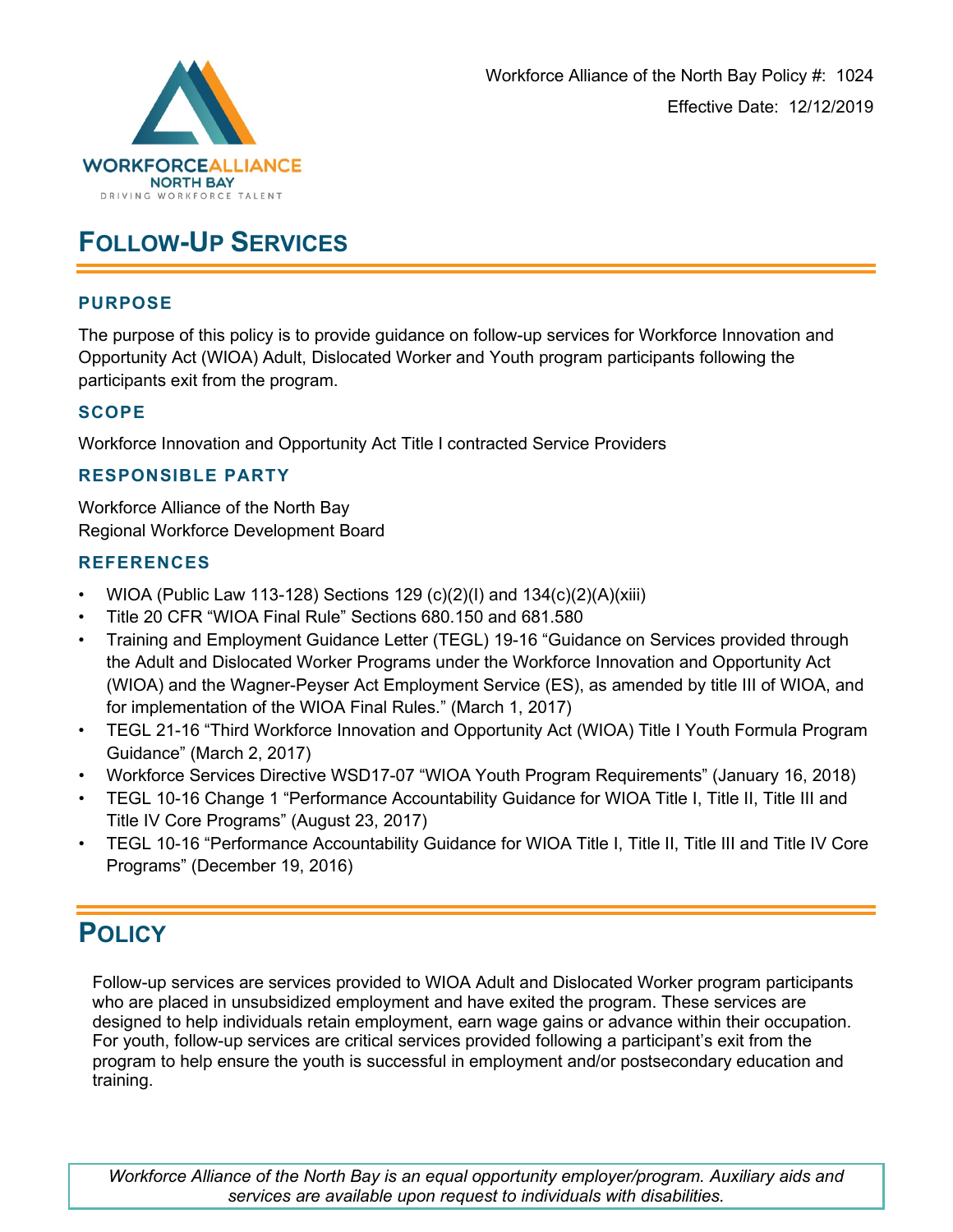### Follow-Up Services **Page 2 of 3**

Participants are to be informed about follow up services during the intake process and encouraged to maintain updated contact information and respond to follow up service contacts following exit from the program.

- I. Adult and Dislocated Workers Programs
	- A. The WIOA requires that follow-up services must be made available to Adult and Dislocated Workers for a period up to 12 months following exit from the program.
		- 1. Services may include, but are not limited to the following:
			- a) Counseling individuals about the workplace;
			- b) Contacting individuals or employers to verify employment;
			- c) Contacting individuals or employers to help secure better paying jobs; additional career planning, and counseling for the individual;
			- d) Assisting individuals and employers in resolving work-related problems;
			- e) Connecting individuals to peer support groups;
			- f) Providing individuals with information about additional educational or employment opportunities; and
			- g) Providing individuals with referrals to other community resources.
		- 2. Staff should attempt a minimum of three (3) times to contact the participant and provide any follow-up services. All contacts shall be entered into CalJOBS Follow-up ribbon and any new or change shall be case noted. Any services provided shall be recorded in the Activities/Enrollments/Services ribbon using the CalJOBS Follow-up Activity Codes. It is also important to obtain any changes in employment information and update the system. The need and the level of intensity for follow-up services must be evaluated for each individual and determined appropriate. Documentation addressing the need and type of services required must be maintained in the case notes. For individuals who decline follow-up services, it must be documented in the case notes.
		- 3. Follow-up contact attempts will not be required for participants who are not responsive, cannot be located, refuse to provide information or have relocated out of state with no intention of returning. Reason for discontinuation of follow-up services must be documented in the case notes.
		- 4. Exits are retroactive to the last date of services so follow-up services should begin immediately following the last date of service if it is expected that the participant will not receive any future services other than follow-up services. Follow-up services can be provided and recorded at any time during the follow-up quarter. During the first quarter until the follow-up ribbon is available, any service or contacts shall be document in case notes and the information shall be entered into the follow-up ribbon when it comes available. Follow-up services do not trigger the exit date to change or delay exit for performance reporting.
		- 5. Supportive services can only be provided to adult and dislocated worker participants receiving career and/or training services. Those participants who have exited from the adult and dislocated worker programs cannot receive supportive services as a followup service.
		- 6. For special projects/grants staff should adhere to the guidelines and requirements of the program.